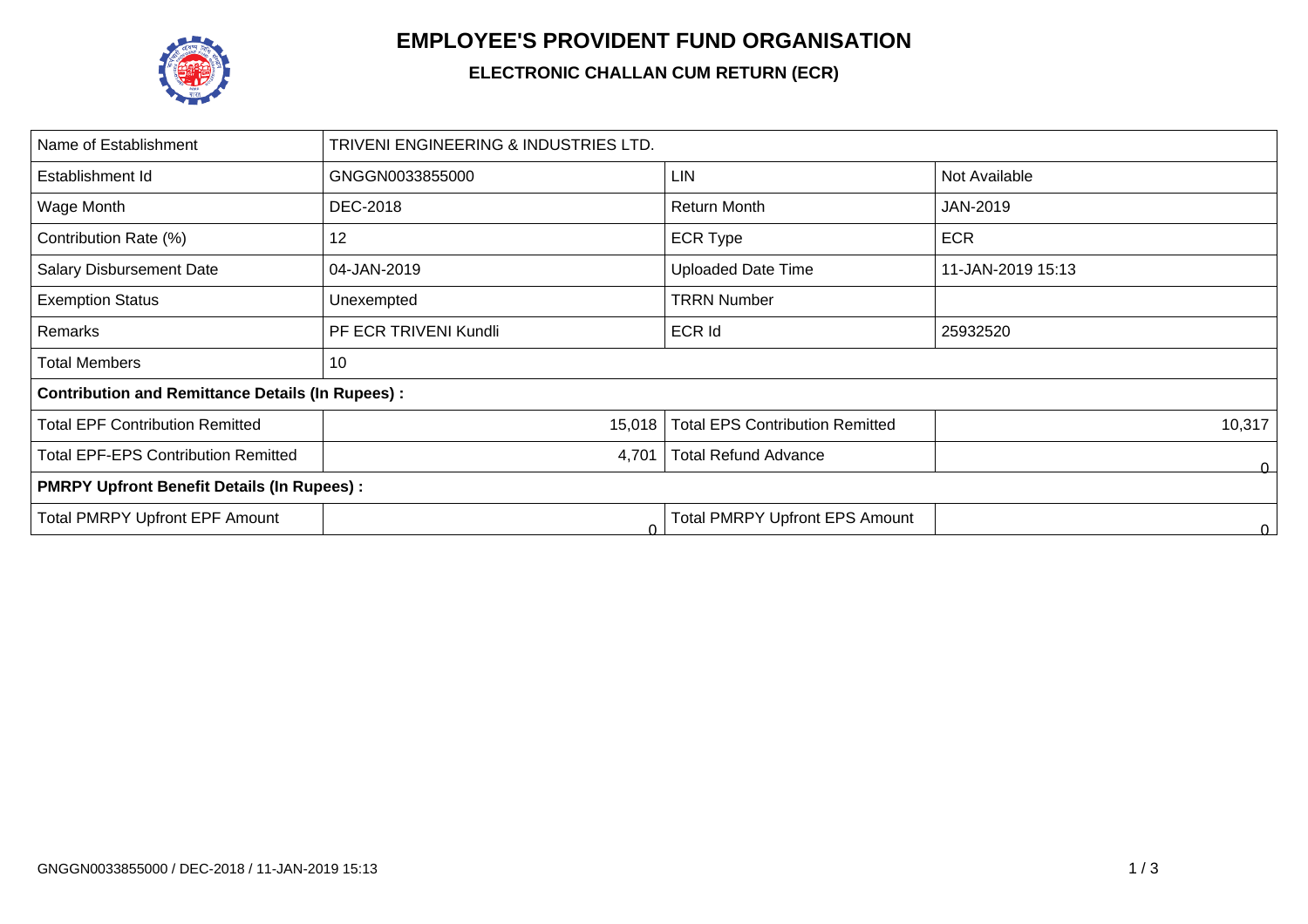| SI. No.        | <b>UAN</b>   | Name as per                    |                                 | Wages        |            |            | <b>Contribution Remitted</b> |           |            |     |                 | <b>Upfront PMRPY Benefit</b> |                         | Posting               |                           |
|----------------|--------------|--------------------------------|---------------------------------|--------------|------------|------------|------------------------------|-----------|------------|-----|-----------------|------------------------------|-------------------------|-----------------------|---------------------------|
|                |              | <b>ECR</b>                     | <b>UAN</b><br><b>Repository</b> | <b>Gross</b> | <b>EPF</b> | <b>EPS</b> | <b>EDLI</b>                  | <b>EE</b> | <b>EPS</b> | ER  | <b>NCP Days</b> | <b>Refunds</b>               | <b>Pension</b><br>Share | ER PF<br><b>Share</b> | Location of<br>the member |
|                | 101298455686 | <b>DAUD HAMSOY</b>             | DAUD<br>HAMSOY                  | 14,344       | 14,344     | 14,344     | 14,344                       | 1,721     | 1,195      | 526 | 4               | $\mathbf 0$                  |                         |                       | N.A.                      |
| 2              | 101207336347 | <b>KRISHANPAL</b>              | <b>KRISHNA PAL</b>              | 7,532        | 7,532      | 7,532      | 7,532                        | 904       | 627        | 277 | 12              | $\Omega$                     |                         |                       | N.A.                      |
| 3              | 101387748635 | M.D. MUNNA                     | <b>MD MUNNA</b>                 | 14,344       | 14,344     | 14,344     | 14,344                       | 1,721     | 1,195      | 526 | 4               | $\Omega$                     |                         |                       | N.A.                      |
| 4              | 101387748585 | <b>MUNNI</b><br><b>KHATOON</b> | <b>MUNNI</b><br><b>KHATOON</b>  | 12,374       | 12,374     | 12,374     | 12,374                       | 1,485     | 1,031      | 454 | 3               | $\Omega$                     |                         |                       | N.A.                      |
| 5              | 101387748603 | NARENDRA<br><b>KUMAR</b>       | NARENDRA<br><b>KUMAR</b>        | 16,300       | 16,300     | 15,000     | 15,000                       | 1,956     | 1,250      | 706 |                 | $\Omega$                     |                         |                       | N.A.                      |
| 6              | 101231535287 | <b>RAMMU</b><br><b>MARAVI</b>  | <b>RAMMU</b><br><b>MARAVI</b>   | 12,374       | 12,374     | 12,374     | 12,374                       | 1,485     | 1,031      | 454 | 3               | $\Omega$                     |                         |                       | N.A.                      |
| $\overline{7}$ | 101387748626 | <b>RANJEET</b><br><b>KUMAR</b> | <b>RANJEET</b><br><b>KUMAR</b>  | 10,222       | 10,222     | 10,222     | 10,222                       | 1,227     | 851        | 376 | $\overline{ }$  | $\Omega$                     |                         |                       | N.A.                      |
| 8              | 101387748642 | <b>SAGNI BAI</b>               | <b>SAGNI BAI</b>                | 12,374       | 12,374     | 12,374     | 12,374                       | 1,485     | 1,031      | 454 | 3               | $\Omega$                     |                         |                       | N.A.                      |
| 9              | 101387748619 | <b>SAKUN BAI</b>               | <b>SAKUN BAI</b>                | 11,836       | 11,836     | 11,836     | 11,836                       | 1,420     | 986        | 434 | 4               | $\Omega$                     |                         |                       | N.A.                      |
| 10             | 101387748592 | <b>SHAMBHU</b><br>PRASAD       | <b>SAMBHU</b><br>PARSAD         | 13,450       | 13,450     | 13,450     | 13,450                       | 1,614     | 1,120      | 494 |                 | $\Omega$                     |                         |                       | N.A.                      |
|                |              |                                |                                 |              |            |            |                              |           |            |     |                 |                              |                         |                       |                           |